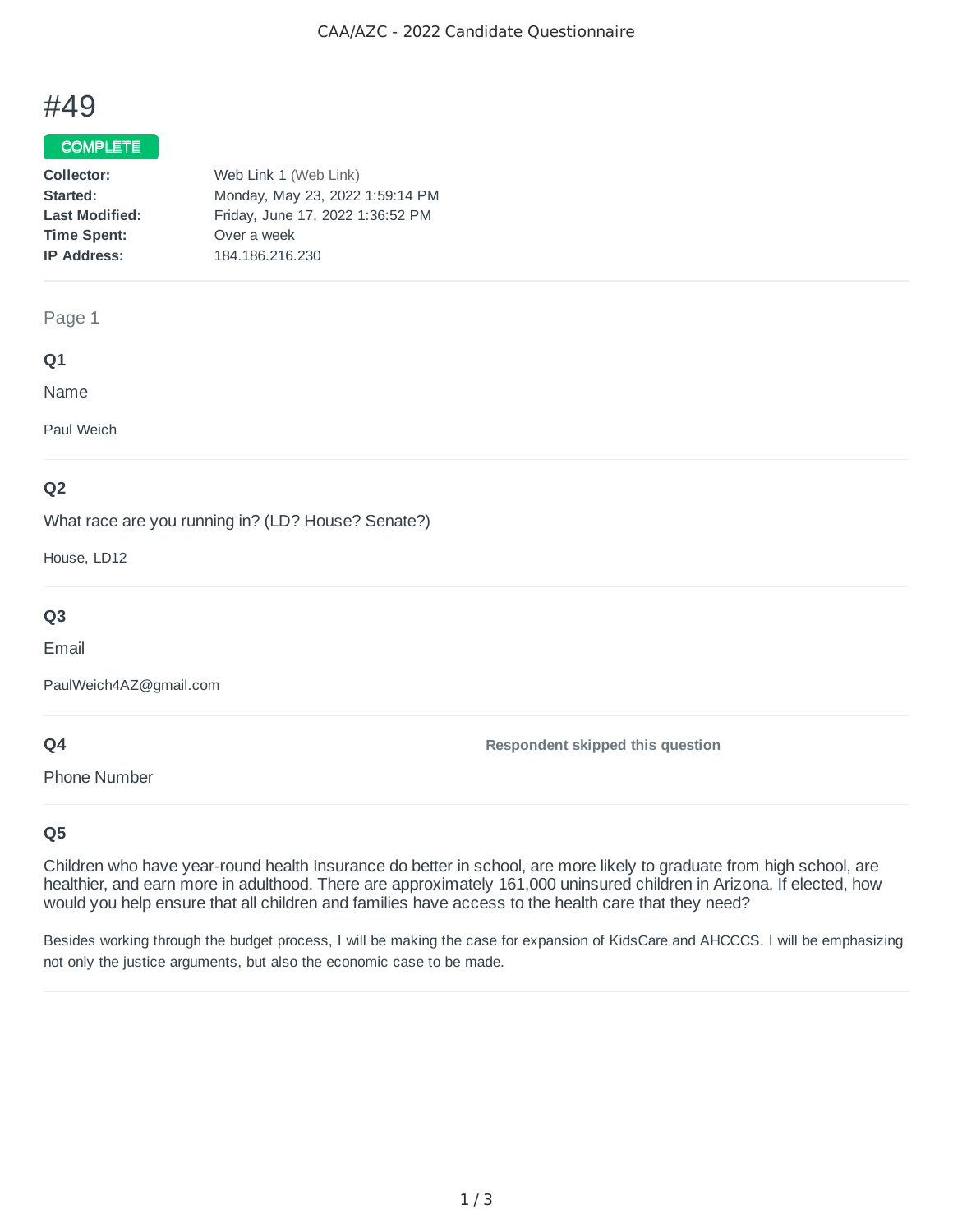### **Q6**

We know that a child's earliest years, birth to age 8, are the most important for the development of their brains. Highquality early childhood experiences can enhance that development. How can the state take a role in helping parents give their children the best start in life?

Since there are many interwoven programs and agencies which receive state and federal funds, we have several places where budgets may be increased. Perhaps a comprehensive strategy bringing together the many parties could result in streamlining our childcare system (resulting in more programmatic dollars). I expect to be working with CAA-AZ on this issue.

# **Q7**

Many families in Arizona are struggling. Housing is becoming increasingly unaffordable, nearly one in four children live in poverty, and resources that used to be available to help families are no longer there. Research shows that when access to safety net resources are low, foster care populations are high. What is your plan to help children and families get the resources and services they need to keep them out of the child welfare system?

This, too, is going to require an approach that both looks small and big. Increasing the more tangible supports (such as Medicaid, housing, etc) would help. And, more global solutions -arrived at by the many stakeholders - need to be pursued.

# **Q8**

Arizona has been among the bottom states in per pupil K-12 funding for the past decade which has resulted in severe challenges including teacher shortages, crowded classrooms, and insufficient student support services. How will you ensure that students in every neighborhood have access to quality, well-funded education in Arizona

The lack of adequate funding is more than partly responsible for all of the issues identified in the question. With more funding, we will be better able to recruit/train/retain teachers like the professionals they are. Staff and support services would also be more stable and effective. And, our children will receive a better education and our state's economy will benefit. We also need to prevent funds from being drained from the public education system - vouchers and tax credits should be limited and the non-public schools which benefit should be held to the same standards as public schools.

#### **Q9**

Arizona's elected leaders have created a tax code that is upside down and regressive– meaning that those with low incomes pay a much higher share of their income in taxes compared to Arizona's highest income earners. If elected, what will you do to make sure that wealthy and corporations pay their share of taxes?

The so-called flat tax (and the other two measures) passed in 2021 to thwart the public's surcharge to fund education have made our regressive system even worse. Especially now that the Supreme Court struck down 208 AND 307. Since they will be hard to repeal, we are going to need to come up with creative workarounds to try to move us towards a progressive tax code. (And, of course, that will require Democrats to gain control of at least one legislative chamber and/or the Governor's Office. I will be working tirelessly on all of these.